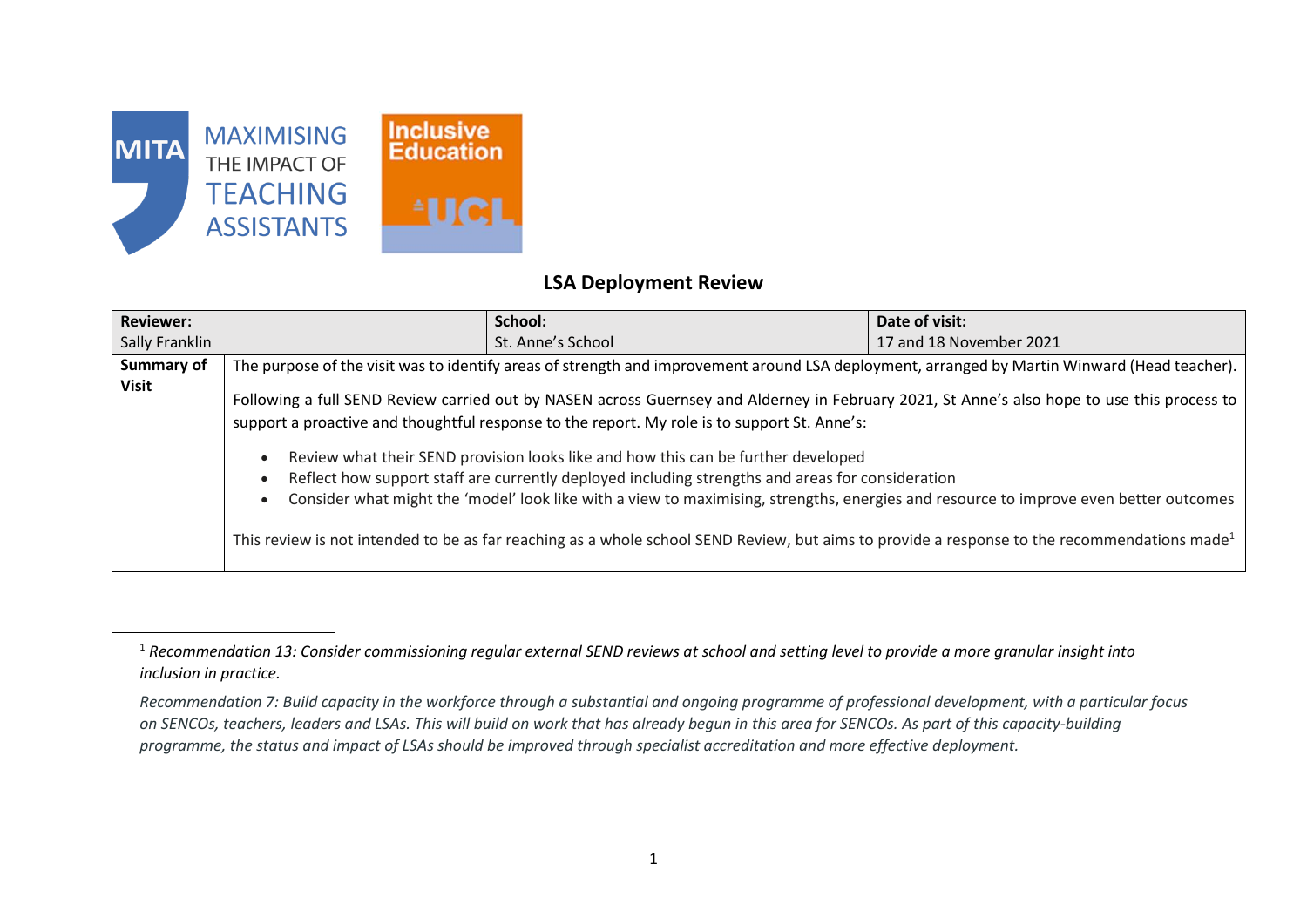|               |                                                                                                                                    | This report draws together evidence from the school visit, observations and discussions with staff, and a deep dive with Martin, Wendy Wilson           |  |
|---------------|------------------------------------------------------------------------------------------------------------------------------------|---------------------------------------------------------------------------------------------------------------------------------------------------------|--|
|               |                                                                                                                                    | (Deputy Headteacher) and Kim Smith (SENCo and Inclusion Manager). The visit helped to set out; aims and objectives of the review, staffing              |  |
|               | structure, timetables and areas of strength and development.                                                                       |                                                                                                                                                         |  |
|               |                                                                                                                                    |                                                                                                                                                         |  |
|               |                                                                                                                                    | A learning walk helped to establish general deployment of LSAs across the school. There was also an opportunity to meet with teachers and LSAs          |  |
|               | for their views and experiences.                                                                                                   |                                                                                                                                                         |  |
|               |                                                                                                                                    |                                                                                                                                                         |  |
|               |                                                                                                                                    | The SLT have been working to move pupil support away from a 'Velcro model' of encouraged learned helplessness, towards greater independence             |  |
|               | for pupils. LSAs are used across the school to run specific and targeted interventions and support pupils with more complex needs. |                                                                                                                                                         |  |
|               |                                                                                                                                    |                                                                                                                                                         |  |
|               |                                                                                                                                    | As the only school on Alderney, it serves all families on the island. An all-through school from 3-16, there are just 140 pupils on roll, 18% of whom   |  |
|               |                                                                                                                                    | are identified as having SEND. The school have created a separate space ('The Den') to cater for pupils with more complex needs. Whilst some            |  |
|               | pupils spend the majority of their week here, others use it as an addition to their main classes.                                  |                                                                                                                                                         |  |
|               |                                                                                                                                    |                                                                                                                                                         |  |
|               |                                                                                                                                    | The school has many strengths, including the commitment of SLT to the project and the skill and expertise across the team. Staff report the fact        |  |
|               |                                                                                                                                    | that people get on well and support one another. There is no 'one size fits all' - St Anne's will need to take a flexible approach to the               |  |
|               | recommendations, so they fit with their wider aims and development plans.                                                          |                                                                                                                                                         |  |
|               |                                                                                                                                    |                                                                                                                                                         |  |
|               |                                                                                                                                    |                                                                                                                                                         |  |
| Area of focus | <b>Strengths</b>                                                                                                                   | <b>Areas for development</b>                                                                                                                            |  |
| Leadership    | The SLT are proactive and thorough in their desire to maximise the                                                                 | The creation of a LSA policy may help to set out the climate and expectation                                                                            |  |
| of TAs        | effectiveness of support staff and LSA development forms part of                                                                   | of support in the school.                                                                                                                               |  |
|               | the school SDP.                                                                                                                    |                                                                                                                                                         |  |
|               |                                                                                                                                    | http://maximisingtas.co.uk/assets/content/tapolicytemplate.pdf                                                                                          |  |
|               |                                                                                                                                    |                                                                                                                                                         |  |
|               | Leaders are ambitious for the academic attainments of all learners,                                                                | Consider the possibility of linking performance management targets for                                                                                  |  |
|               | regardless of starting points and any challenges they might face.                                                                  | LSAs to the scaffolding framework following MPTA training in January to                                                                                 |  |
|               |                                                                                                                                    | embed new ways of working. More formal observation of practice later in                                                                                 |  |
|               | The SENCo understands pupils across the department very well. She                                                                  | this academic year can feed into this. The observation schedule should be                                                                               |  |
|               | is responsive to their needs and is very knowledgeable about the                                                                   | a useful tool to help with this.                                                                                                                        |  |
|               | range of conditions and barriers to their learning.                                                                                | http://maximisingtas.co.uk/assets/content/observationframework.pdf                                                                                      |  |
|               |                                                                                                                                    |                                                                                                                                                         |  |
|               | The role and contribution of LSAs has an increasingly high profile in                                                              | LSA contracts are inconsistent, some appear not to have one and start and                                                                               |  |
|               | the school.                                                                                                                        | finish times do not always allow for structured opportunities to meet with                                                                              |  |
|               |                                                                                                                                    | class teachers. As recruitment continues and staff change, it'll be important<br>that these are pulled more in line with one another. Although it's not |  |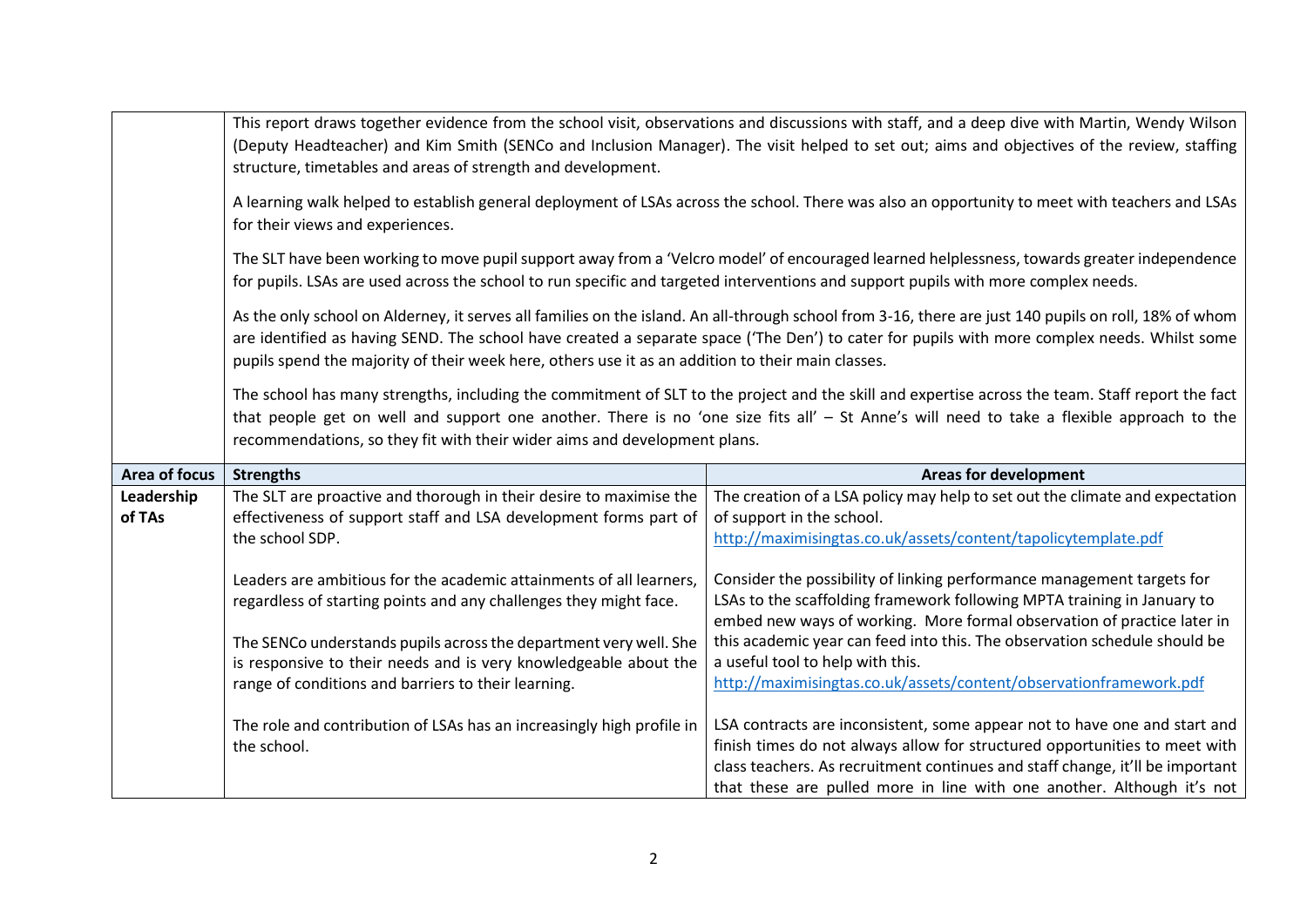|                                 |                                                                                                                                                                                                                                                                       | realistic or practical to extend all LSA contracts, this may be possible with a<br>small handful of key staff who could go on to disseminate information to the<br>rest of the team.                                                                                                                                                                                                                                                                                                                                                                                                                                                                                                     |
|---------------------------------|-----------------------------------------------------------------------------------------------------------------------------------------------------------------------------------------------------------------------------------------------------------------------|------------------------------------------------------------------------------------------------------------------------------------------------------------------------------------------------------------------------------------------------------------------------------------------------------------------------------------------------------------------------------------------------------------------------------------------------------------------------------------------------------------------------------------------------------------------------------------------------------------------------------------------------------------------------------------------|
| <b>Strategic use</b><br>of LSAs | There is a commitment amongst SLT to ensuring the learning needs<br>of pupils are met first and foremost through high quality teaching.<br>Good SEND teaching benefits all pupils and the school recognises<br>that every teacher is a teacher of learners with SEND. | High quality, differentiated teaching should be the first line of defence in<br>meeting the needs of SEND learners. A consistent, shared and robust<br>understanding of HQT and strategies that can be used to support additional<br>needs across a whole classroom should be established with teachers. Whilst<br>there is no question of the skills and expertise of teachers, HQT for SEND<br>learners can drift and so needs to be re visited regularly to ensure that all                                                                                                                                                                                                           |
|                                 | LSAs and teachers work well together to support learning and<br>relationships are generally very good.<br>The strategic use of the EP service, specialist literacy intervention<br>teacher, specialist teacher for complex needs and the development                  | teaches can demonstrate this in their practice. What are they doing as<br>standard in every lesson to make work more accessible? How is work<br>differentiated and how clear are the objectives for learners with SEND?<br>Ensure this is demonstrated and made a feature of across the school.                                                                                                                                                                                                                                                                                                                                                                                          |
|                                 | of the wider SEND team is a very positive model. It ensures that<br>there is specific and targeted expertise across the school for both<br>teachers and pupils to access.                                                                                             | Construct, share and debate what QFT means at St Anne's. All staff need to<br>be able to identify and deliver 'ordinarily-available provision'. This area of<br>development forms part of the 'Quality of Education' priorities as a direct<br>response to Recommendation 6 of the NASEN Review <sup>2</sup> . The EEF guidance<br>Educational<br>Needs<br>Special<br>in in<br>Mainstream<br>Schools.<br>report,<br>https://educationendowmentfoundation.org.uk/education-<br>evidence/guidance-reports/send is a helpful tool and Coe (2019) sets out<br>key principles for QFT. This can then be reflected in the school's SEND<br>information report to provide clarity for families. |
|                                 |                                                                                                                                                                                                                                                                       | Whilst some staff report that work is well differentiated, this is not<br>consistent across the school and LSAs feel in a reactive position. As part of<br>the 'ordinarily available provision', work for SEND pupils should be carefully<br>differentiated by teachers so LSAs are clear of key learning objectives and                                                                                                                                                                                                                                                                                                                                                                 |

<sup>2</sup> *Provide a clear and unambiguous expectation of the 'ordinarily-available provision' in schools. This should provide absolute clarity for families, school*  leaders and teachers on what should routinely be provided in school and what might be provided centrally from other services. Explicit within these *expectations should be that 'every teacher is a teacher of learners with SEND' and 'every leader is a leader of SEND*

 $\overline{a}$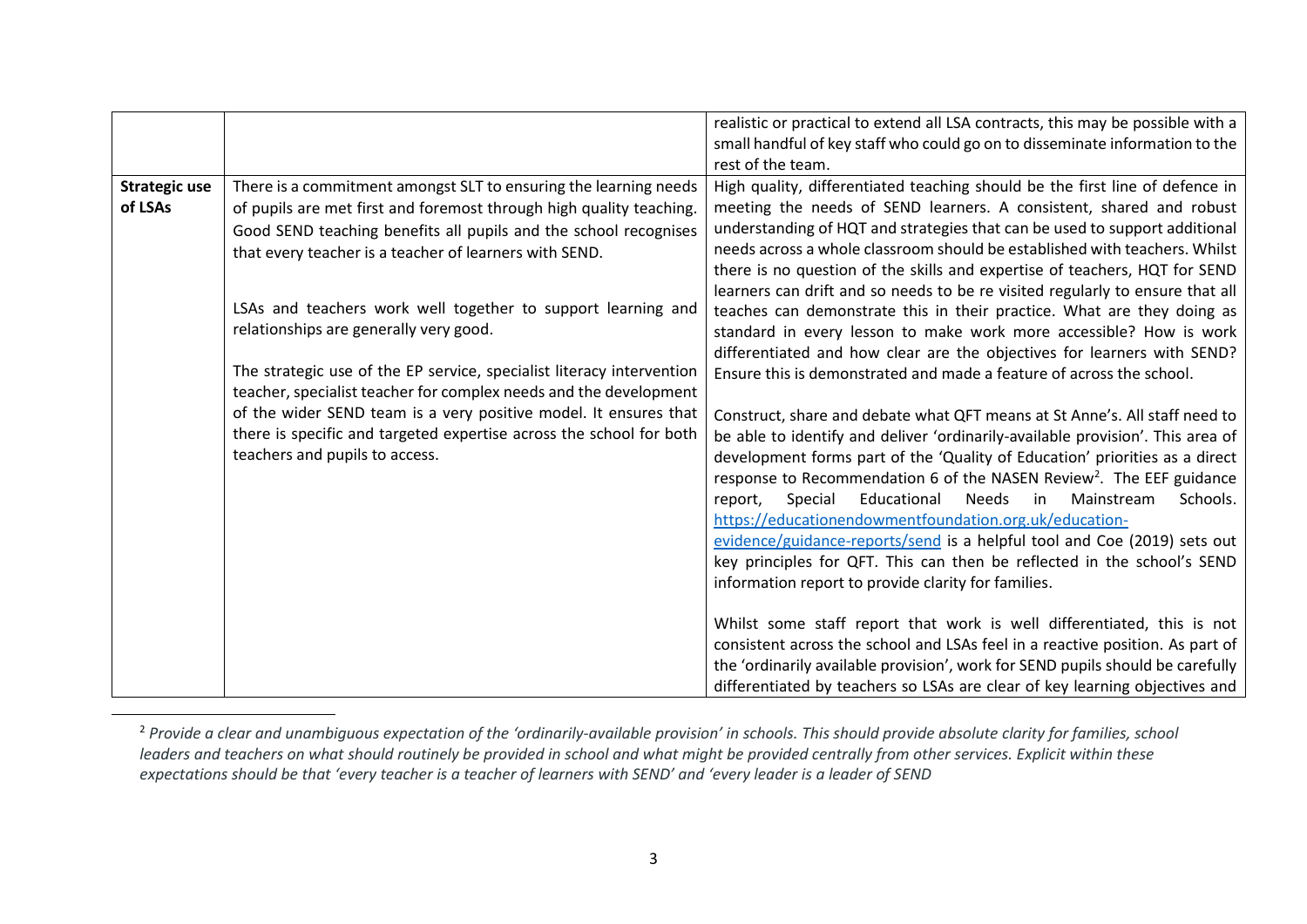|                         |                                                                                                                                                                                                                                                                                                                               | outcomes. There is scope for further alignment between specialist staff in<br>The Den to plan with mainstream teachers. Pupils need an opportunity to<br>consolidate and practice skills back in class.<br>New timetabling in the primary phase means that some staff feel that<br>children don't have enough time to consolidate and reinforce key learning.<br>Whilst logistical and practical challenges can make timetabling a very<br>difficult process, it might be helpful to revisit and review this to further<br>understand these concerns. |
|-------------------------|-------------------------------------------------------------------------------------------------------------------------------------------------------------------------------------------------------------------------------------------------------------------------------------------------------------------------------|-------------------------------------------------------------------------------------------------------------------------------------------------------------------------------------------------------------------------------------------------------------------------------------------------------------------------------------------------------------------------------------------------------------------------------------------------------------------------------------------------------------------------------------------------------|
|                         |                                                                                                                                                                                                                                                                                                                               | The library is a real strength of the school and has been significantly<br>improved in recent years. There is potential scope for further training (RWI<br>and other specialist interventions) for the library learning assistant, who<br>could then utilise her time during quiet reading to support the needs of<br>secondary pupils.                                                                                                                                                                                                               |
|                         |                                                                                                                                                                                                                                                                                                                               | LSAs do not currently come to IEP reviews or make any significant<br>contribution to pupil progress meetings. Their work with pupils could better<br>inform target setting and 'next steps' for pupils and consideration should be<br>given to how they feed into this process.                                                                                                                                                                                                                                                                       |
|                         |                                                                                                                                                                                                                                                                                                                               | Not all staff seem sure as to who's 'responsible' for SEND pupils and there is<br>lack of clarity around literacy in particular because of the overlap in roles<br>between literacy lead / SENCo / RWI lead and literacy intervention teacher.<br>Keys roles and responsibilities could be made more explicit, and the<br>message that every teacher is a teacher of SEND, reinforced.                                                                                                                                                                |
| Classroom<br>deployment | During the learning walk, it was observed that support staff assist<br>pupils to access general classroom teaching e.g. by differentiating<br>tasks and breaking down instructions for pupils.<br>Teachers value the support within the class and recognise that it<br>allows them to work with different groups of children. | For some LSAs, there was a suggestion that they felt more 'responsible' for<br>particular children, and this was observed during the learning walk. SLT have<br>worked hard to ensure that teachers deploy LSAs to work with children<br>across the attainment range - this model of support needs to continue to<br>be reinforced so there is consistency in practice across the school.                                                                                                                                                             |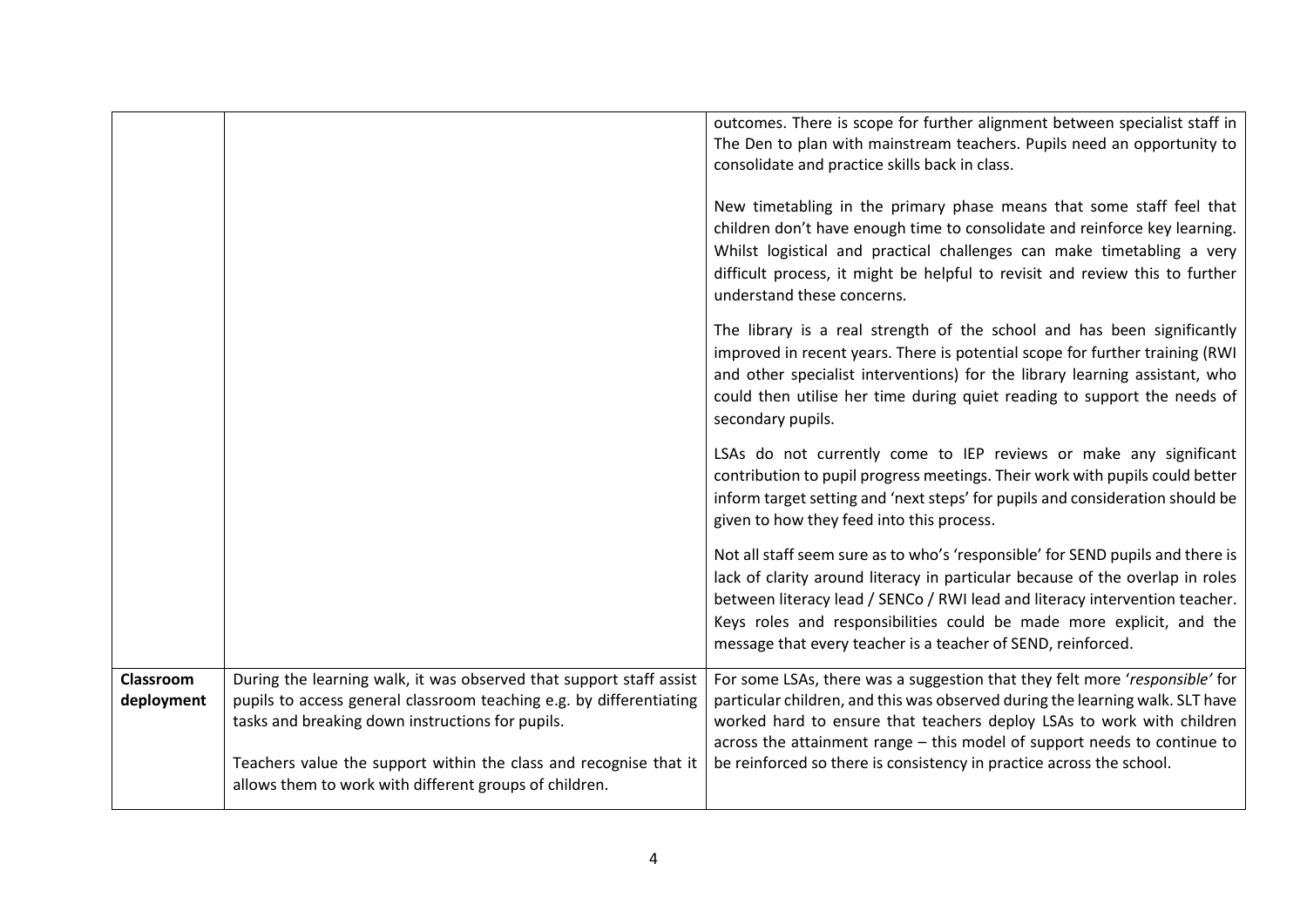| There was some evidence across the school that LSAs are routinely<br>deployed to work with pupils across attainment ranges rather than<br>being restricted to working only with pupils with SEND and / or<br>lower-attainers. Specialist staff were running some of the<br>intervention groups and LSAs were observed gap-filling with pupils<br>of different abilities. | A barrier to effective LSA deployment in some instances is limitation of<br>subject knowledge, skills and confidence required for particular year groups,<br>which puts pressure on SLT when trying to timetable support. A skills audit<br>would help the team to identify gaps in knowledge and confidence, which<br>can then be addressed.                                                                                                                                                                                                                 |
|--------------------------------------------------------------------------------------------------------------------------------------------------------------------------------------------------------------------------------------------------------------------------------------------------------------------------------------------------------------------------|---------------------------------------------------------------------------------------------------------------------------------------------------------------------------------------------------------------------------------------------------------------------------------------------------------------------------------------------------------------------------------------------------------------------------------------------------------------------------------------------------------------------------------------------------------------|
| The primary classes benefit from a high level of additional adult<br>support.                                                                                                                                                                                                                                                                                            | Consider the use of a Teacher/TA agreement<br>http://maximisingtas.co.uk/assets/content/teacheragreement.pdf<br>as a<br>starting point to define roles and expectations where these are less clear<br>between teachers and LSAs. The creation of a St Anne's version of this<br>document should be a collaborative process. This will help to define<br>expectations of LSAs during whole class input, plenary etc so that time is<br>better used. In some classes, LSAs were observed watching teacher input,<br>which may not be the best use of this time. |
|                                                                                                                                                                                                                                                                                                                                                                          | Consider primary PPA cover to be run by experienced LSAs. This would free<br>up secondary teachers to do other work and primary pupils would be more<br>familiar with members of staff.                                                                                                                                                                                                                                                                                                                                                                       |
|                                                                                                                                                                                                                                                                                                                                                                          | Whilst primary teachers benefit from class-based support, evidence<br>suggests that the most effective model of LSA deployment is when support<br>staff are deployed to run structured, evidence based interventions. There is<br>scope for some LSAs to receive further training and work in more specialist,<br>focused roles.                                                                                                                                                                                                                              |
|                                                                                                                                                                                                                                                                                                                                                                          | Support across secondary classes feels very limited, which will ultimately<br>impact on pupil outcomes. Some pupils would benefit significantly from<br>work with the specialist literacy intervention teacher, and this should be<br>explored. Consideration should also be given to whether it's possible to<br>provide further LSA support here.                                                                                                                                                                                                           |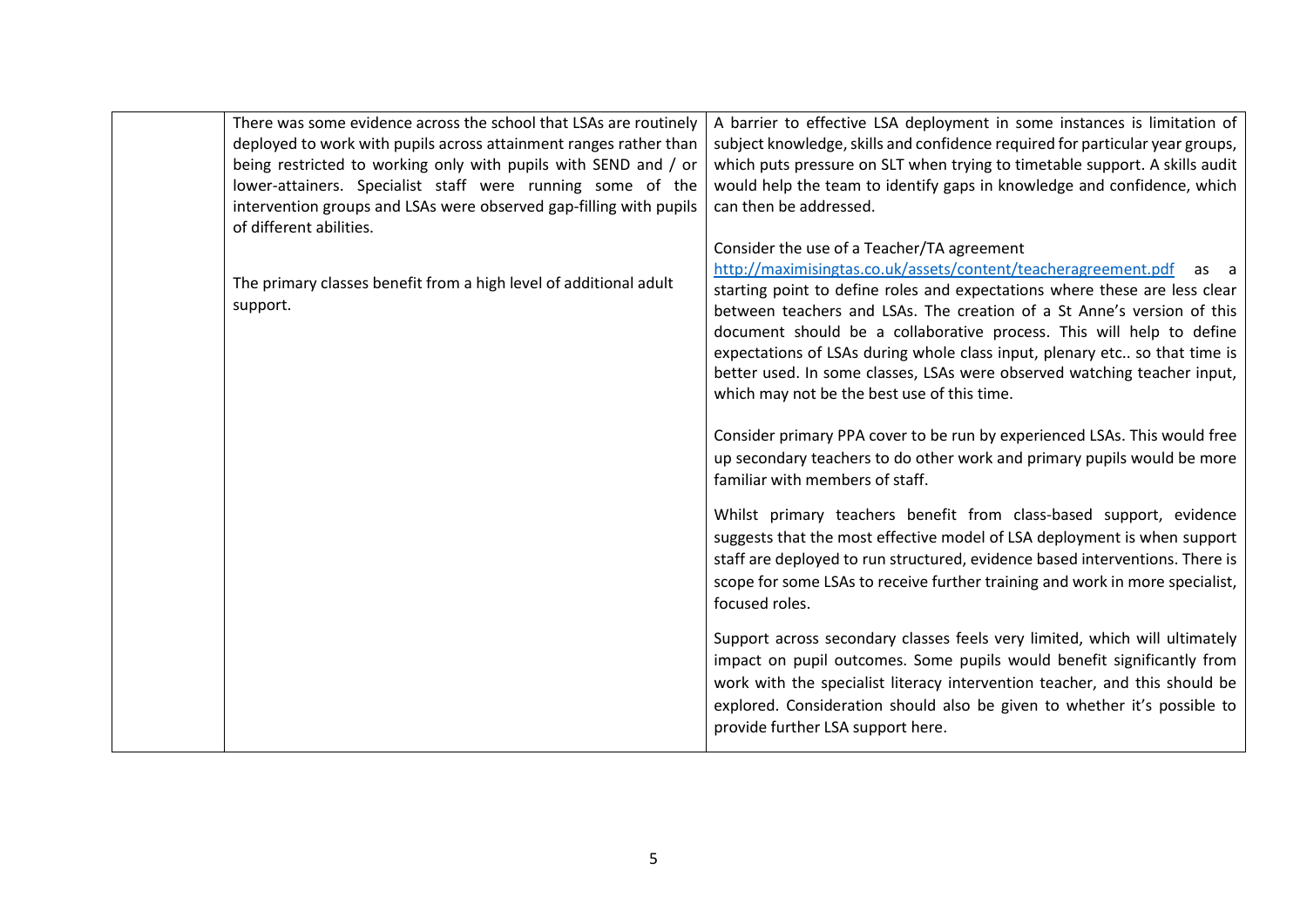| <b>Effective</b><br>interactions | Staff appeared to be generally aware of the overriding principle of<br>'least amount of help first'.<br>Children were observed to be comfortable working with LSAs and<br>relationships appeared very positive.                                                                                                                                                            | Ensure that tasks are consistently broken down into mini goals and process<br>success criteria to support children with their learning. MPTA training has<br>been booked in January 2022 for the whole team, which will focus on this.<br>https://maximisingtas.co.uk/courses/maximising-the-practice-of-teaching-<br>assistants.php                                                                                                                                   |
|----------------------------------|----------------------------------------------------------------------------------------------------------------------------------------------------------------------------------------------------------------------------------------------------------------------------------------------------------------------------------------------------------------------------|------------------------------------------------------------------------------------------------------------------------------------------------------------------------------------------------------------------------------------------------------------------------------------------------------------------------------------------------------------------------------------------------------------------------------------------------------------------------|
|                                  | Pupils were observed using independent skills and strategies to<br>support their learning, particularly in maths.                                                                                                                                                                                                                                                          | Ensure that staff always know to focus on the key learning objective rather<br>than task completion when working with children.                                                                                                                                                                                                                                                                                                                                        |
|                                  | There appeared to be a high level of skill and experience across the<br>LSA team.                                                                                                                                                                                                                                                                                          | There should be an explicit expectation across the school that children<br>attempt to resolve any difficulties independently before asking an adult. A<br>focus on pupil independence across the school will begin to shift a culture<br>of learned helplessness in some children.                                                                                                                                                                                     |
| Preparation<br>and training      | There is a continued focus on ensuring that LSAs receive the same<br>CPD and input as teachers, which is a recognition of the importance<br>of their role.<br>There is a significant level of skill across the team. There has been a<br>conscious shift towards upskilling staff and creating specialist,<br>bespoke roles which has a positive impact on pupil progress. | Not all staff are confident that they have the subject knowledge and there<br>are potentially unmet training needs amongst the workforce. The skills audit<br>will be useful to plug gaps here although this appears to be a confidence<br>issue as much as anything for some staff. Staff should be encouraged to<br>work in different year groups and observe practice across the school.<br>Further training opportunities are needed to upskill staff and increase |
|                                  | Some staff reported being able to talk through planning with class<br>teachers and feeling prepared for the lesson or intervention they<br>run.                                                                                                                                                                                                                            | confidence, particularly with structured interventions such as RWI.<br>Lesson plans do not appear to be consistently shared with LSAs which can<br>lead to ambiguity about what the lesson objectives / outcomes are. A more<br>robust approach to planning for LSAs may be needed, particularly for newer<br>or more inexperienced staff who are less familiar with the curriculum and<br>particular topics.                                                          |
|                                  |                                                                                                                                                                                                                                                                                                                                                                            | LSAs would like more time to meet, plan and feedback. Discussions are ad<br>hoc and fleeting which, in some cases, leaves LSAs feeling they're in a<br>reactive position when they start working with pupils. Although this can be<br>difficult to carve out, SLT should reaffirm the value of this time and set clear                                                                                                                                                 |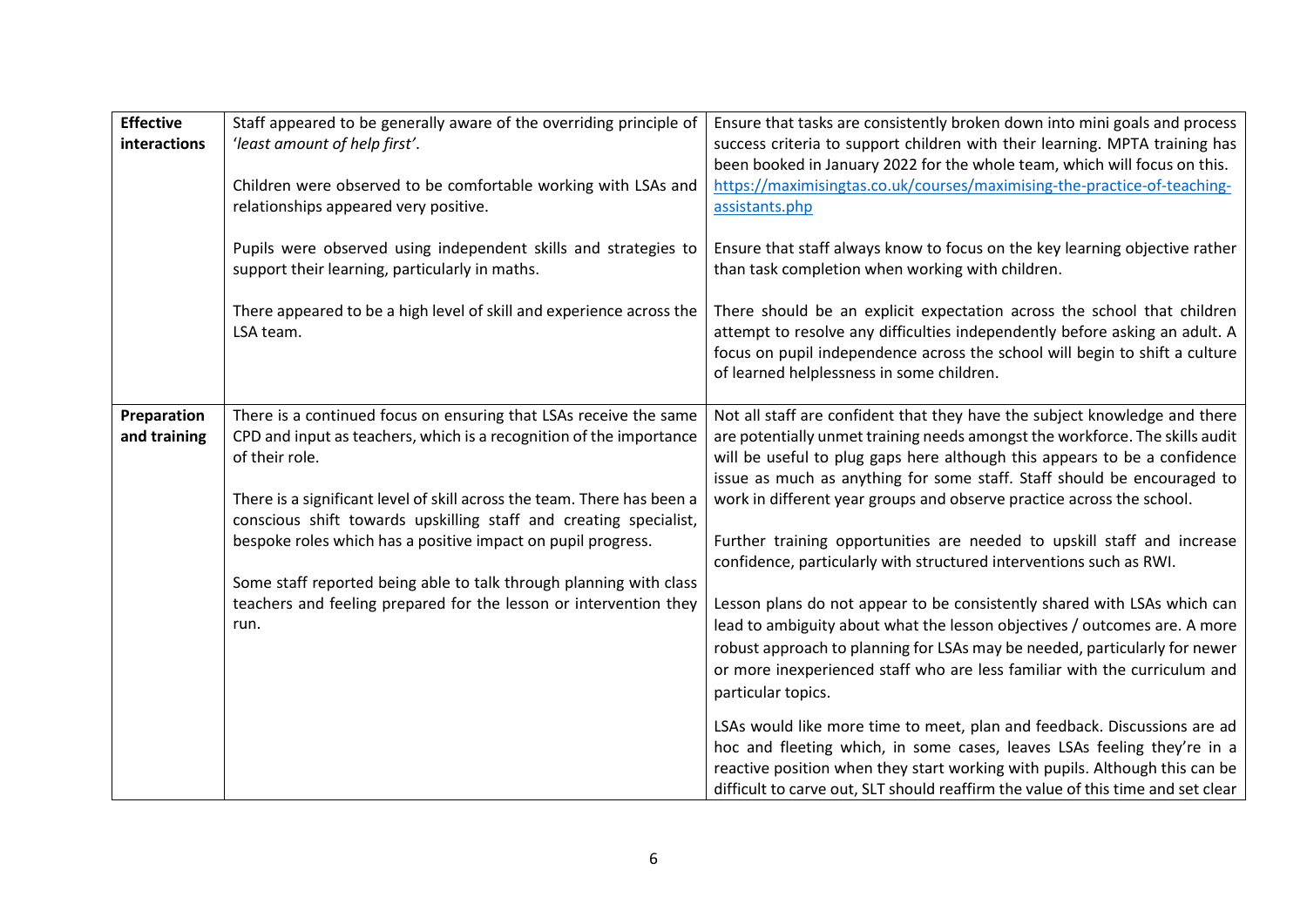|                                                                   |                                                                                                                                                                                                                                                                                                    | expectations of how it should and shouldn't be used. This time then needs<br>to be monitored, so there is no drift.<br>Current staff training (e.g Level 5 Dyslexia) should feed into the HQT offer<br>and become a feature of every class.                                                                                                                                                                                                                                                                                                                                                                                                                                                                                                                                       |
|-------------------------------------------------------------------|----------------------------------------------------------------------------------------------------------------------------------------------------------------------------------------------------------------------------------------------------------------------------------------------------|-----------------------------------------------------------------------------------------------------------------------------------------------------------------------------------------------------------------------------------------------------------------------------------------------------------------------------------------------------------------------------------------------------------------------------------------------------------------------------------------------------------------------------------------------------------------------------------------------------------------------------------------------------------------------------------------------------------------------------------------------------------------------------------|
| <b>Structured</b><br>interventions<br>and<br>provision<br>mapping | There is a culture across the school which recognises the limitations<br>of poorly run interventions, and a shift towards a focus on HQT<br>within the main classroom.<br>The SENCo has an overview of the interventions that are run and<br>the number of these has been reduced in recent years. | Research would suggest that TAs are likely to have most impact when being<br>deployed to run structured and evidence based interventions<br>https://educationendowmentfoundation.org.uk/education-<br>evidence/teaching-learning-toolkit/teaching-assistant-interventions<br>Whilst the SENCo has begun to look at the impact of provision, a<br>comprehensive and costed provision map should further outline decisions<br>to introduce certain interventions, rationale, cost and evidence base. There<br>needs to be a more robust approach to tracking the impact of interventions<br>that are run.                                                                                                                                                                           |
|                                                                   |                                                                                                                                                                                                                                                                                                    | An explicit link needs to be made between the intervention and what is<br>happening in class so that pupils can practice new skills and consolidate their<br>learning. The SEND team and intervention teachers should be able to<br>support with this, but it'll be important that their work isn't seen as<br>'separate' from the main class teaching. It should supplement, not replace<br>what is happening in class.<br>Whilst LSAs and specialist teachers are used to successfully run<br>interventions, progress in these could be celebrated if class teachers were<br>more involved in what's happening outside of the classroom. Teachers could<br>watch, lead or join in with interventions occasionally so that pupils can<br>demonstrate what they've been learning. |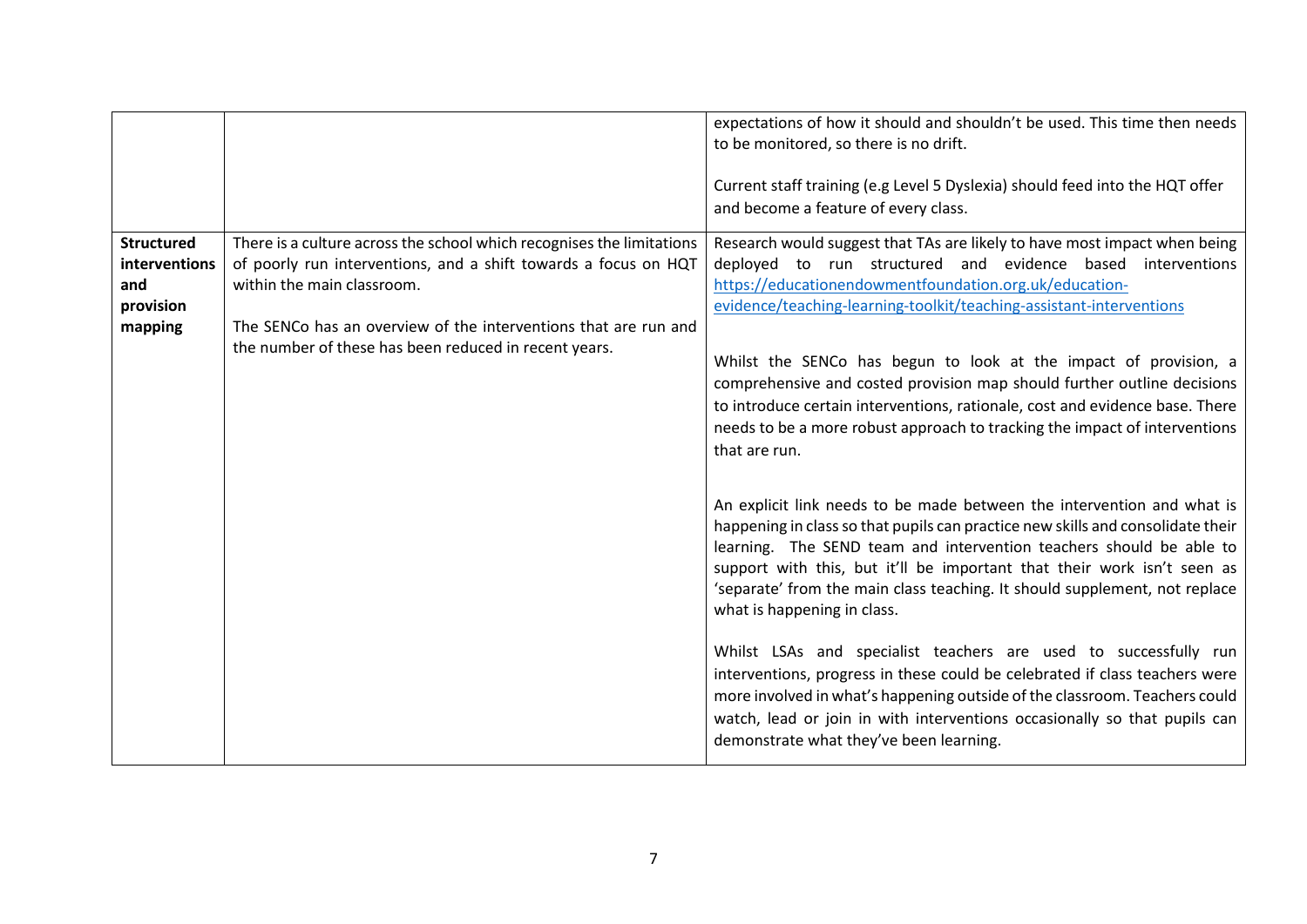|                |                                                                                                                                              | Further consideration to be given to intervention timetabling so that pupil's<br>broader curriculum isn't limited.                                 |  |
|----------------|----------------------------------------------------------------------------------------------------------------------------------------------|----------------------------------------------------------------------------------------------------------------------------------------------------|--|
|                |                                                                                                                                              |                                                                                                                                                    |  |
|                |                                                                                                                                              | LSAs reported that interventions often don't run or are cancelled at short                                                                         |  |
|                |                                                                                                                                              | notice. It's important that interventions are run with fidelity to maximise                                                                        |  |
|                |                                                                                                                                              | their potential impact.                                                                                                                            |  |
| <b>Further</b> |                                                                                                                                              | Change is a complex process. In order to have impact, the LSA work that St Anne's has started should be seen as a process, not an event (Sharples, |  |
| suggested      | 2019) EEF Guide to Implementation.                                                                                                           |                                                                                                                                                    |  |
| action points  |                                                                                                                                              |                                                                                                                                                    |  |
| for the        | Further recommended steps are outlined below, but the key message is that there are already many strengths across the school which should be |                                                                                                                                                    |  |
| school         | valued and celebrated.                                                                                                                       |                                                                                                                                                    |  |
|                |                                                                                                                                              | 1. SLT should use a staff meeting to set out the 'climate' for action relating to the LSA Review. Keep the emphasis on the team approach:          |  |
|                | everyone is working together to refine and improve LSA deployment and practice across the school.                                            |                                                                                                                                                    |  |
|                | 2. Continue to track and fully audit interventions. What is / isn't working and how do you know? Continue to pick a small handful of subject |                                                                                                                                                    |  |
|                |                                                                                                                                              | specific interventions that you can provide a rationale for. Helen Arkell Literacy Interventions is a useful link for literacy interventions and   |  |
|                |                                                                                                                                              | the EEF Toolkit continues to be a useful resource here. For the Early Years, The Communication Supporting Classroom Observation Tool may           |  |
|                |                                                                                                                                              | be helpful https://ican.org.uk/media/3208/tct bcrp csc update.pdf. LSAs will need to be trained on delivery and practice should be                 |  |
|                | monitored.                                                                                                                                   |                                                                                                                                                    |  |
|                | Ensure that the SEND provision map includes:<br>З.                                                                                           |                                                                                                                                                    |  |
|                | Details of the intervention (rationale, evidence base)                                                                                       |                                                                                                                                                    |  |
|                | Cost<br>$\overline{\phantom{a}}$<br>Key objectives                                                                                           |                                                                                                                                                    |  |
|                | Logistical details (staffing, timetabling, pupils etc)                                                                                       |                                                                                                                                                    |  |
|                | Progress data i.e. baseline scoring and output data at regular intervals to demonstrate impact.                                              |                                                                                                                                                    |  |
|                |                                                                                                                                              | 4. Arrange for support staff to become involved in at least one 'peer to peer' observation to share best practice. Establish a mechanism for       |  |
|                | support staff to meet and discuss practice and impact to improve confidence and collaboration across the team.                               |                                                                                                                                                    |  |
|                |                                                                                                                                              | 5. Share the expectation that all teachers should deploy support staff specifically in planning and share plans with colleagues ahead of lessons.  |  |
|                |                                                                                                                                              | SLT to monitor this. LSAs did not always feel adequately prepared e.g. with regard to understanding of concepts and information to be taught,      |  |
|                | skills to be learned and applied or intended learning outcomes.                                                                              |                                                                                                                                                    |  |
|                | 6.                                                                                                                                           | Consider protected time for teachers and support staff to meet to discuss planning and learning objectives for the week which could be             |  |
|                |                                                                                                                                              | trialled in just one other year group to begin with. SLT should set clear expectations for this time and monitor it, so it doesn't drift back to a |  |